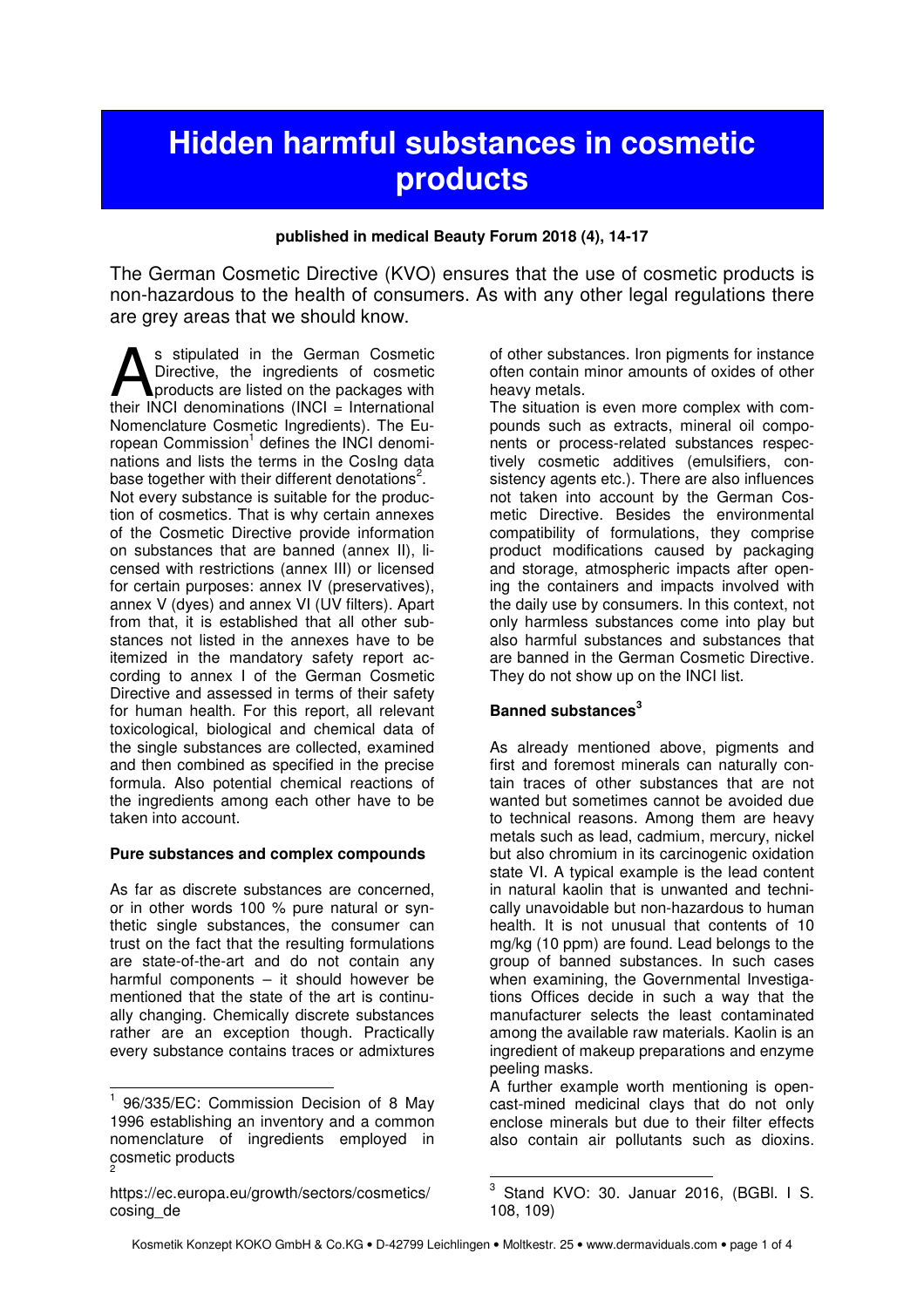Hence the analytical results have to be closely monitored. Mineral clays (alias healing earths) are used as a base material for (cleansing) masks.

Similar monitoring is required for mineral oils and mineral waxes (paraffins, petrolatum, microcrystalline waxes, ozocerite etc.) since they also contain unwanted aromatic hydrocarbons (MOAH = Mineral Oil Aromatic Hydrocarbons) and polycyclic aromatic hydrocarbons (PAH) besides saturated hydrocarbons (MOSH = Mineral Oil Saturated Hydrocarbons), a fact which depends on the provenance and the efficacy of the refining processes. Various cosmetic products contain mineral oil products for skin re-fattening purposes.

But also CMR substances, or in other words, carcinogenic, mutagenic or teratogenic substances can be present in cosmetic products, even though they are – according to legal interpretation – produced under good manufacturing practice (GMP), not intentionally added but are technically unavoidable and the cosmetic product is safe to human health. $4$  As components of INCI ingredients they are not mentioned in the INCI declaration. The situation is different with intentionally added CMR substances where there are no alternatives. The given concentrations have to be safe to human health and the substances have to be mentioned in the INCI declaration. Among them are also substances listed in the annexes III and IV of the German Cosmetic Directive.

Dioxane also belongs to the banned substances, but may be present as a productionrelated contaminant in polyethylene glycols (PEG) and ethoxylated alcohols. These compounds are used as consistency agents, moisturizing agents and emulsifiers.

The situation with natural products such as herbal extracts, essential and fatty oils is rather confusing since they may contain several hundred single components with most of them originating from the unprocessed plants, others however form during processing. Just to mention some examples:

- Hydroquinone (banned substance) forms through hydrolysis from arbutincontaining extracts.
- Methyl eugenol in essential oils: Depending on the intended use of the cosmetic product, the German Cosmetic Directive tolerates maximum natural contents between 0.0002 (leave-on products) and 0.01% (perfume).
- Declarable components have to be listed when fragrance contents are higher than 0.001% (leave-on products) respectively 0.01 (rinse-off products).
- 3-MCPD (3-Monochloropropane diol), glycidol (2,3-Epoxy-1-propanol) and its fatty acid esters can form during the refining processes of herbal oils.<sup>5</sup>

Banned substances can also form when substances react with each other, and nitrosamines can serve as an example here since they can develop from secondary amines and amides in the presence of particular preservatives. This applies to N-methylated amino acids such as N-Methyl glycine (Sarcosin) and naturally occurring secondary amines from herbal extracts in the presence of nitrite-supplying preservatives in the preparations such as 5- Brom-5-nitro-1.3-dioxane und 2-Brom-2-nitro-1.3-propandiol, both are licensed up to a content of 0.1%. The German Cosmetic Directive explicitly bans the mentioned mixtures.

Yet, traces of nitrosamines cannot be excluded since secondary amines also react with atmospheric nitrogen oxides as nitrite suppliers, a process which, at the latest, can occur with the application on the skin where the low pH level produced by the dermal microbiome has catalyzing effects.

#### **Unwanted substances forming during storage and application**

Atmospheric oxygen is also relevant for modifications of skin care components during storage and application – often in combination with radiation and increased temperature. Typical result is the formation of allergenic and irritant oxides and peroxides:

- tea tree oil ascaridol
- $colophony$  (alias rosin) oxides of abietic acid
- herbal oils  $-$  peroxides of unsaturated acids
- products with essential fatty acids hence should be applied in the evening; if applied by day, sun radiation should be avoided
- polyethylene glycols (PEG) peroxides

 $\overline{a}$ 4 Keck-Wilhelm A, Kratz E, Baumung C, Gutsche B, Schneider B, Mildau G, Verbotene Stoffe in kosmetischen Mitteln, Zeitschrift für Stoffrecht 14 (4), 162-168 (2017)

 5 3-MCPD-, 2-MCPD- Glycidyl-Fettsäureester in Lebensmitteln: EFSA und BfR sehen Gesundheitsrisiko vor allem für jüngere Bevölkerungsgruppen, Mitteilung Nr. 020/2016 des BfR vom 07. Juli 2016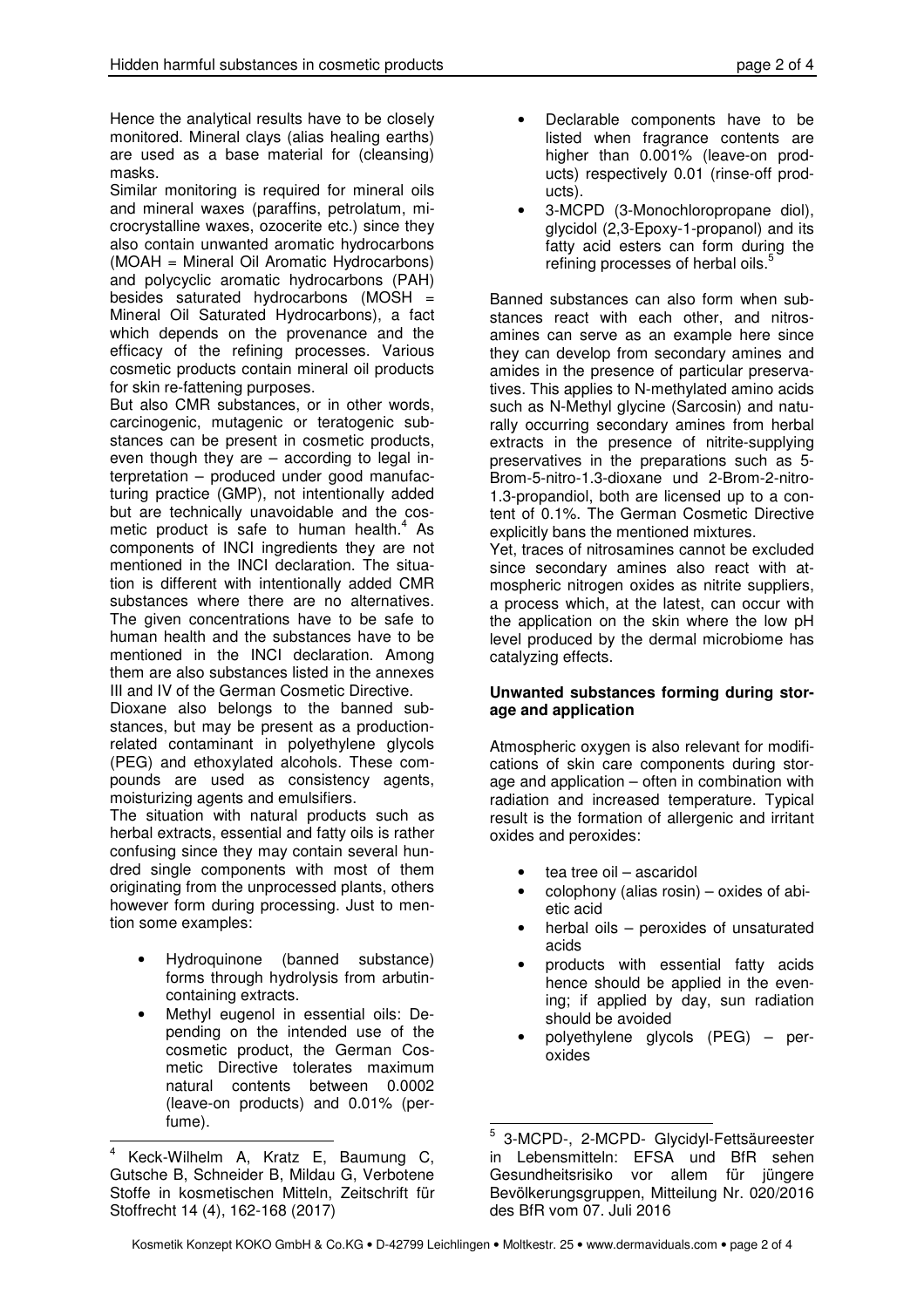Most frequent active agent in self-tanners is dihydroxyacetone (DHA) – although naturally occurring in the human body, the substance as such or preparations containing it have to be stored at a temperature below 20°C. Otherwise, traces of formaldehyde (banned substance) may form.

On the other hand it should be mentioned that the German Cosmetic Directive seems inconsequent in so far as formaldehyde donors still are licensed as preservatives. In other words, free formaldehyde is not present in these compounds though, but the reaction with microorganisms is identically with that of formaldehyde. Needless to say, this also applies to the reaction with the components of the skin.

The few examples mentioned above prove that it is advisable to fill cosmetic products into light- and air-tight disposable dispensers with double-bottom and store them in the refrigerator at a temperature between 5-10°C just to be on the safe side.

Harmful substances can also dissolve out of inappropriate container material. That should be taken into consideration with plastics recycled in Far East. Suppliers usually provide detailed specifications on observed threshold values for a multitude of pesticides. Particularly W/O emulsions with short-chained esters as well as non-aqueous products can dissolve declared or not declared residues of harmful substances out of the plastics.

Apropos heavy metals: Polyethylene glycols can act as catalysts in the case of nickel release from fashion jewellery and in this way cause nickel allergies during application. Complexing hydroxy acids such as citric acid in combination with low pH levels of preparations have similar effects while strong complexing agents such as EDTA also release Nickel but simultaneously form strong bonds.

#### **Persistent substances**

EDTA indeed is disadvantageous in so far as it is a rather persistent substance, thus passes through the sewage treatment plants and dissolves heavy metals in the water bodies. On and within the skin it binds exogenous but also endogenic traces of iron and other physiologically vital heavy metals.

Micro plastics also are persistent and hence potentially harmful substances for the environment. Micro plastics are solid plastic particles smaller than 5 mm. Relevant are rather persistent plastics such as polyethylene (PE) and polypropylene (PP) which both have become a problem in water bodies since they find their way into the food chain via microorganisms, fish and birds where they cause disorders. Polyamides (powders) and the water-

dispersible PEGs and polyacrylates are polymers too which, by definition, also are persistent, however, because of their numerous functional groups they are not inert such as PE and PP but are slowly degraded. That is why they usually are not found in water bodies.

### **Endocrine disruptors**

According to the World Health Organisation (WHO), endocrine disruptors (EDC) are exogenous substances or compounds which modify the hormonal balance and thus affect or damage the human health  $-$  to be exact  $-$  the single organism, its progeny or a whole population. Providing evidence in the case of cosmetic ingredients is difficult, though. There are numerous publications and studies circulating that either have been partially invalidated or are based on in-vitro- or animal models from where then results were extrapolated to humans. An all-clear-signal has meanwhile been published for parabens.

The preservative triclosan, alias 5-Chloro-2- (2,4-dichlorophenoxy)-phenol, causes fertility disorders and myasthenia and also has carcinogenic potential. Triclosan is only licensed in rinse-off products, which means that the substance should not stay on the skin. When exposed to heat and UV radiation (sun), triclosan is prone to form halogenated dibenzodioxins.

Diethyl phthalate is used as a plasticizer and alcohol denaturant in cosmetics with the alcohol then appearing as Alcohol denat. in the INCI declaration. The German Federal Environmental Agency (UBA) issued a general warning against the use of phthalates since they are suspected of having teratogenic effects, among others. The German Cosmetic Directive already has banned dibutyl phthalate. There is a debate among experts concerning the endocrine activity of the UV filters ethylhexyl methoxycinnamate, butyl methoxydibenzoylmethane, octocrylene, 4 methylbenzylidene camphor and benzophenone since data are based on in-vitro-tests and artificial animal models. The substances mentioned are suspected of contributing to coral death in the Great Barrier Reef in Australia.

## **Further information – data bases**

Detailed and solid information and primary sources on cosmetic ingredients, besides the already mentioned references, can be found in the following:

https://ec.europa.eu/growth/sectors/cosmetics/ cosing\_de https://ec.europa.eu/health/scientific\_committees/consumer\_safety/opinions\_en